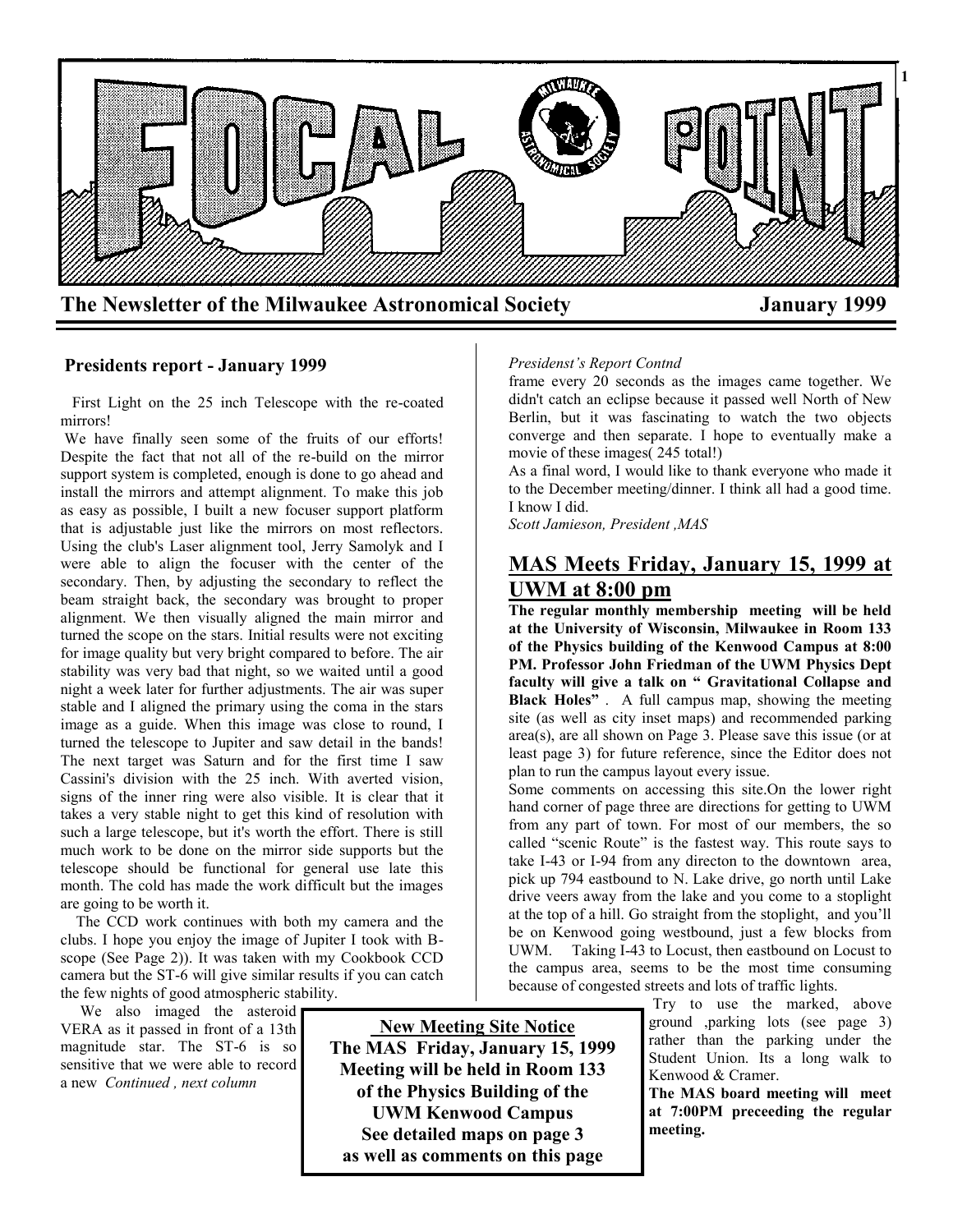## **New MAS Program Chairman**

Long time MAS member, Mary Ann Tangney, has graciously offered to take over the vacant post of Program chairman of our Society. The primary task is to arrange/ coordinate speakers and activities for the clubs monthly meetings, Annual banquets et al. The guest speaker for this month, Dr. John Freidman,is the first of MaryAnn's efforts on the club's behalf.

The Tangney family have been stalwarts of MAS with Mary Ann having been a past Secretary, husband Virgil has held various posts as well as being a roll up your sleeves type on various observatory build projects. Daughter Margaret Warner is the club's current Secretary. What a nice way for a family to share their hobby among themselves and with the rest of us!

Mary Ann knows that many of you have Astronomy type contacts and/or good ideas for future programs. She invites any and all suggestions for future speakers (and activities) from MAS members, and will do the follow up contacts, where appropriate.

This task is one of the magnets for member participation in meetings as well as helping to draw potential new Amateur Astronomers as well. On behalf of the Officers and Board , thank you Mary Ann, for taking on this job!

### **MAS Receives Charitable Gifts**

Tom Schmidtkunz, an active member of MAS generously donated \$100 to our Society recently. Tom's employer, Fortis Insurance, matched Tom's gift with an additional \$100 thru a matching gift program.

President Scott Jamieson and the board thank both Tom and Fortis Insurance Foundation for their support in fostering our Astronomy activities. Both parties should take a great deal of satisfaction in knowing their gifts help with our facility renovation program currently under way.

### **MAS Holiday Party a Fun Event**

A really nice contingent of MAS members showed up for the Holiday Fiesta at Los Mariachis Restaurant on Dec. 18th. While there was no jumping on the tables and smashing of gift laden Piniatas, the good fellowship was evident, non-theless!

The biggest novelty was probably enjoying each others company in a nicely lit dining room instead of under a dark sky (and wondering who belongs to the voice next to you). During a very brief Board meeting, Pres. Scott Jamieson stated the 25" Z scope renovation is virtually complete. Along that line a new set of eyepieces will be acquired for visual work with the Z as well. Digitzation of A and B Scopes will be deferred until spring.

Lastly, Mariachis elected to present us with one big tab, instead of billing individually as they did last year. Fortunately, our fearless Observatory Directory, Gerry Samolyk, brought his experience in dealing with Astronomical numbers to bear, and somehow came up with a collected total that met the tab plus tip. Thanks Gerry!

#### **Library Additions**

This is the second listing of Brian Ganiere's generous donation of books, albeit, not the last.

1. **Cosmic Wormholes; The Search for Interstellar Shortcuts** Paul Halpern - 1992

2. **God and the Astronomers**; Robert Jastrow - 1992

3. **Conversing with the Planets; How Science and Myth Invented the Cosmos;** Anthony Aveni - 1992

4. **Fireside Astronomy; An Anecdotal Tour Through the History and Lore of Astronomy**; Patrick Moore- 1992

5. **Celestial Delights; The best Astronomical Events Through 2001**; Francis Reddy and Greg Walz-Chojnacki - 1992

*Scott Laskowski, MAS Librarian*

#### **Muskego High School Group tours MAS**

Kevin Rutzen, Science Teacher and a group of interested students from Msukego High toured the MAS Observatory site on Tuesday afternoon, Dec. 15th. They had previously toured the Yerkes Observatory at Lake Geneva and filled out an Astronomy Day with a guided tour of MAS with Volunteer Scott Laskowsi. Scott mentioned that seemed like a truly interested (and motivated ) under Mr. Rutzen's guidance.

We've added the group to our complimentary mailing with the hopes that our activities and meeting programs will encourage them to come back for more. We're glad you came!



**Jupiter Image done on the club's 12" B Scope** with a home made CCD imager taken by Scott Jamieson. The Imager is the 245 unit described in Richard Berry's CCD Camera Cookbook. For several hundred dollars worth of kit hardware (and sweat equity), you too can professional results like the above image.On the other hand ,the clubs Santa Barbara unit is also available for use!